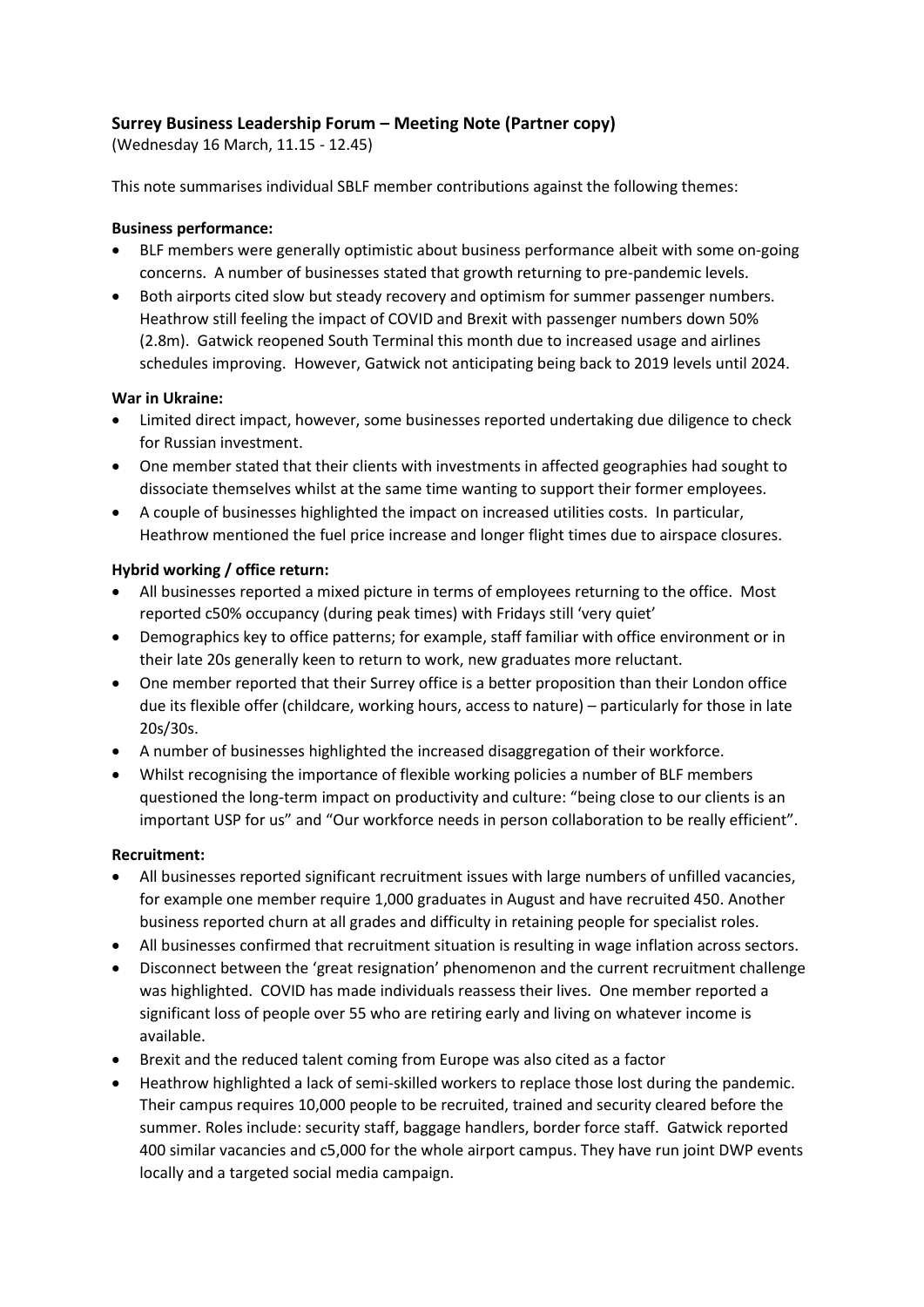- Businesses reported having to recruit skilled specialist individuals from other parts of the UK and the need to offer remote working; for example, typically people ask for at least 2 days working from home.
- Recruiting ethnic minorities and female staff is particularly difficult due to a relatively small pool available and lots of competition.

# **Skills**

- One business raised the issue of a lack of work experience for 16-17 year olds and asked where the equivalent of UCAS is for non-academic learners. Another suggested that schools' focus on 100% of pupils going to university stopped them from engaging with school age students about alternative careers. General recognition that university is not for everyone.
- Another business reported wanting to offer high calibre young people an alternative to university but struggling to get FE/HE providers to engage with appropriate p/t degree routes.
- Another member highlighted the lack of day release training which was felt to be a key weakness of apprenticeship schemes. This business felt that FE colleges should train for capability (and attitude) and businesses should train for skills and application: "it is very hard for a FE college to design a course to meet our specific business need, we can do that much better".
- Another member suggested that where businesses have common skills needs training could be shared with other companies.
- BLF generally supportive of SCC taking responsibility for the regional skills agenda and aligning it to business requirements. Businesses could then support by providing work experience and apprentice levy to create the right sort of jobs.
- SCC suggested a half-day workshop to bring the Business Skills Leadership Forum and the BLF members together to help reconcile this structural challenge with the current skills system.

### **Cost of living / inflation increase:**

- All businesses identified cost inflation as a huge issue covering all costs (not just utilities). The impact on customer pricing was mentioned, however, one member pointed out the mismatch between consumers coming out of COVID with money in their pocket and others with very little.
- A number of businesses stated that rising inflation could result in cancelled projects (due to affordability issues) in the infrastructure sector. It was also suggested that some Government Depts might be considering pausing projects because of increased cost pressure.
- One member commented that cost pressures are threatening the viability of some schemes this is resulting in re appraisals being required with design and product mix being reviewed.

### **Supply chain disruption:**

- All businesses recognised COVID-related global supply chain issues as affecting their commercial performance.
- One member reported their recent survey which showed the requirement to hold stock was effectively doubling. Another business highlighted the impact on firm's working capital (due to stockpiling) and associated reductions in efficiency related business investment.

### **Planning, infrastructure & housing:**

- Surrey's planning system identified as key block to addressing the region's affordable housing shortage. One business highlighted the lack of leadership from the government in this area.
- General request to resolve this issue at a local level to increase volume of house building which inevitably will increase the stock of affordable supply.
- Proposed solutions included enhanced lobbying for more housing in Surrey and increased communications to shift public attitude (and politicians eventually) around housing.